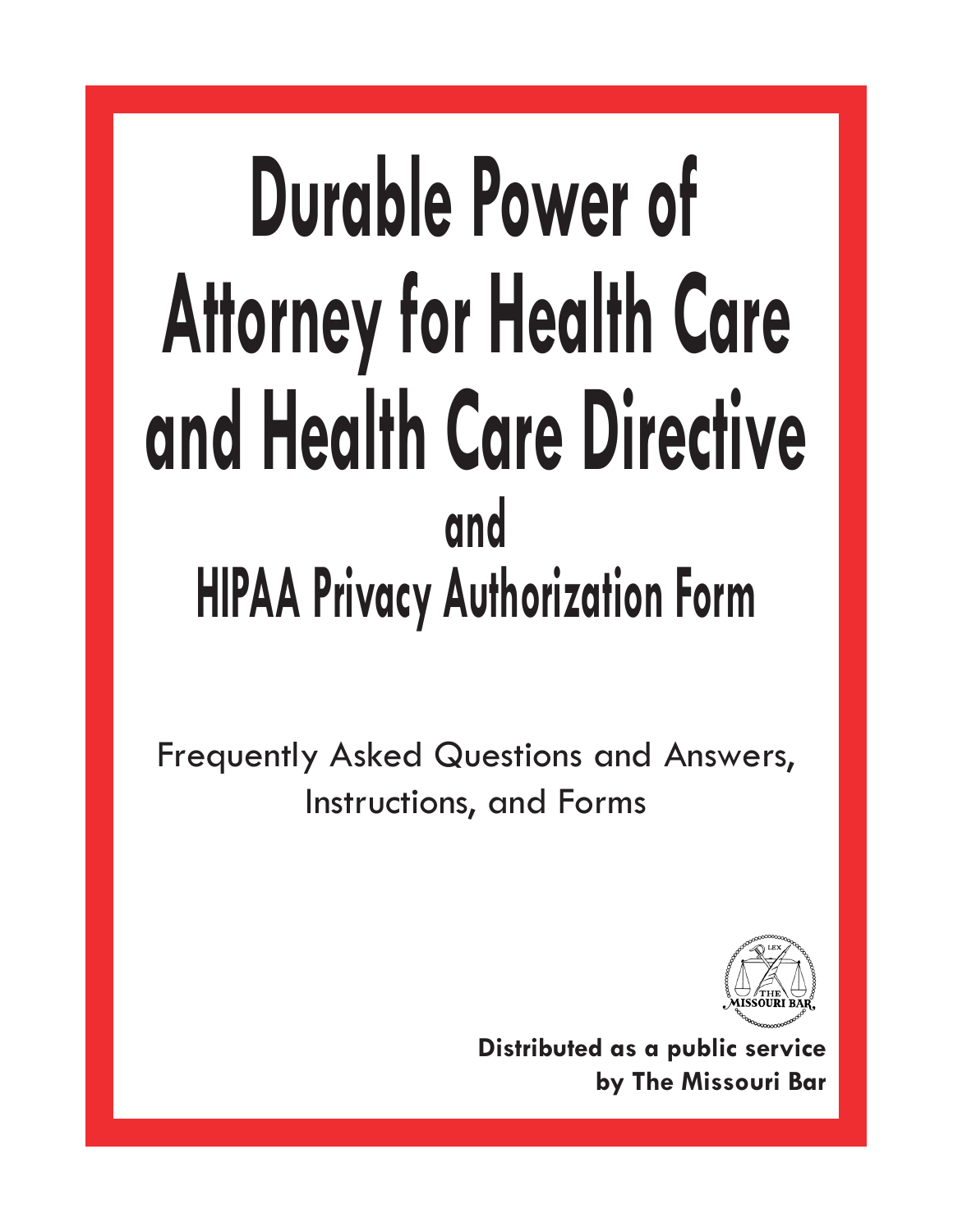# **TABLE OF CONTENTS**

| Frequently Asked Questions About the Durable Power of Attorney for Health Care and                                                                     |  |
|--------------------------------------------------------------------------------------------------------------------------------------------------------|--|
| Specific Instructions for Completing the Durable Power of Attorney for Health Care and<br><b>Health Care Directive Form</b>                            |  |
|                                                                                                                                                        |  |
| Detachable Insert - The Missouri Bar Durable Power of Attorney for Health<br><b>Care and Health Care Directive</b>                                     |  |
|                                                                                                                                                        |  |
| Instructions for Part III – Relationship Between the Durable Power of Attorney<br>for Health Care and the Health Care Directive, Signature, and Notary |  |
|                                                                                                                                                        |  |
|                                                                                                                                                        |  |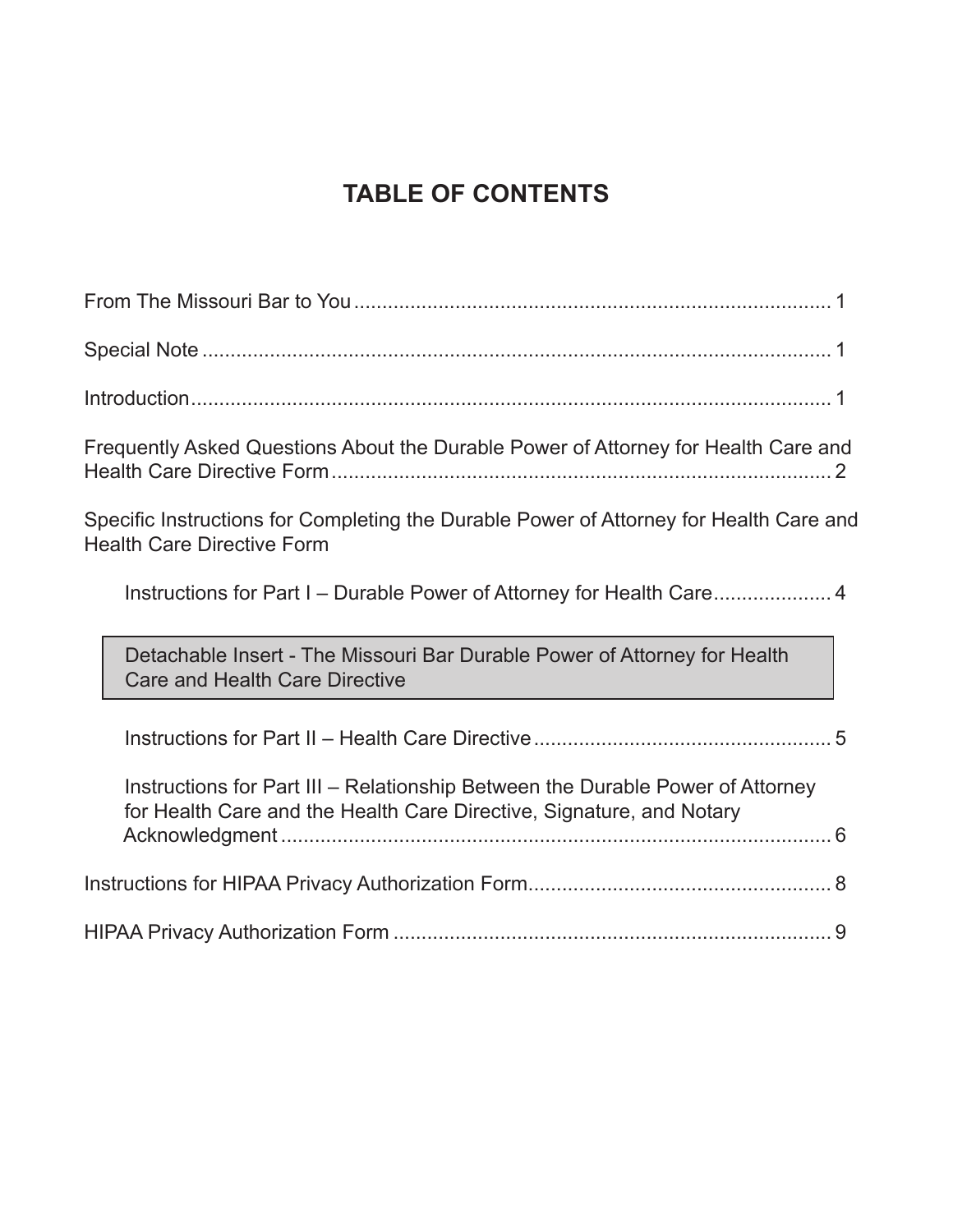# **FROM THE MISSOURI BAR TO YOU**

The health care decisions form, the release of medical information form, and the instructions booklet have been developed as a service of The Missouri Bar, the statewide association for all lawyers. Working for the public good, The Missouri Bar strives to improve the law and the administration of justice.

# **SPECIAL NOTE**

Please understand that the instructions and frequently asked questions contained in the booklet, as well as the forms that you can consider completing, do not take the place of meeting with and receiving advice and counsel from an attorney-at-law experienced in assisting clients with completing these forms. Often lawyers who do estate planning, elder law, and general practice emphasizing those areas can assist you with your health care advance planning. Please contact any of them if you have any questions.

# **Ordering Information**

The forms with information from this booklet are available on The Missouri Bar website at www.mobar.org and may be completed online. Additional printed copies of this booklet and forms are available at no charge at courthouses, libraries, and University of Missouri Extension Centers. The forms may be copied for use by other persons. The booklet and forms may be ordered from The Missouri Bar at no charge.

Copies of this booklet may be ordered online at www.mobar.org. In addition, copies may be ordered by sending an e-mail to brochures@mobar.org or by writing to:

> Health Care Form The Missouri Bar P. O. Box 119 Jefferson City, MO 65102-0119

# **INTRODUCTION**

 Specific instructions for completing the detachable health care durable power of attorney and health care directive form are found in this booklet or on The Missouri Bar website at www.mobar.org. The form is usually copied and given to health care providers without the instructions. The copies are intended to be accepted as the originals.

 Specific instructions are also provided for completing the release of medical information form found in this booklet or on The Missouri Bar website.

You may have questions about the process of advance-care planning as well as the use of the forms provided in this booklet or on the website. If so, please read the "Frequently Asked Questions" for answers from the lawyers who prepared the forms, or contact a lawyer of your choice with your questions.

Please remember that a form may not meet every person's needs or contain every person's choices. Most people recognize that a "one size-fits-all" approach may not be appropriate for everyone; however, efforts were made to prepare a form to meet the needs of many people who would be completing these forms.

If either form does not meet your needs in specifying your wishes, consult with a lawyer who practices in these areas to assure that your choices for care and treatment, as well as decision-makers, are properly addressed and followed.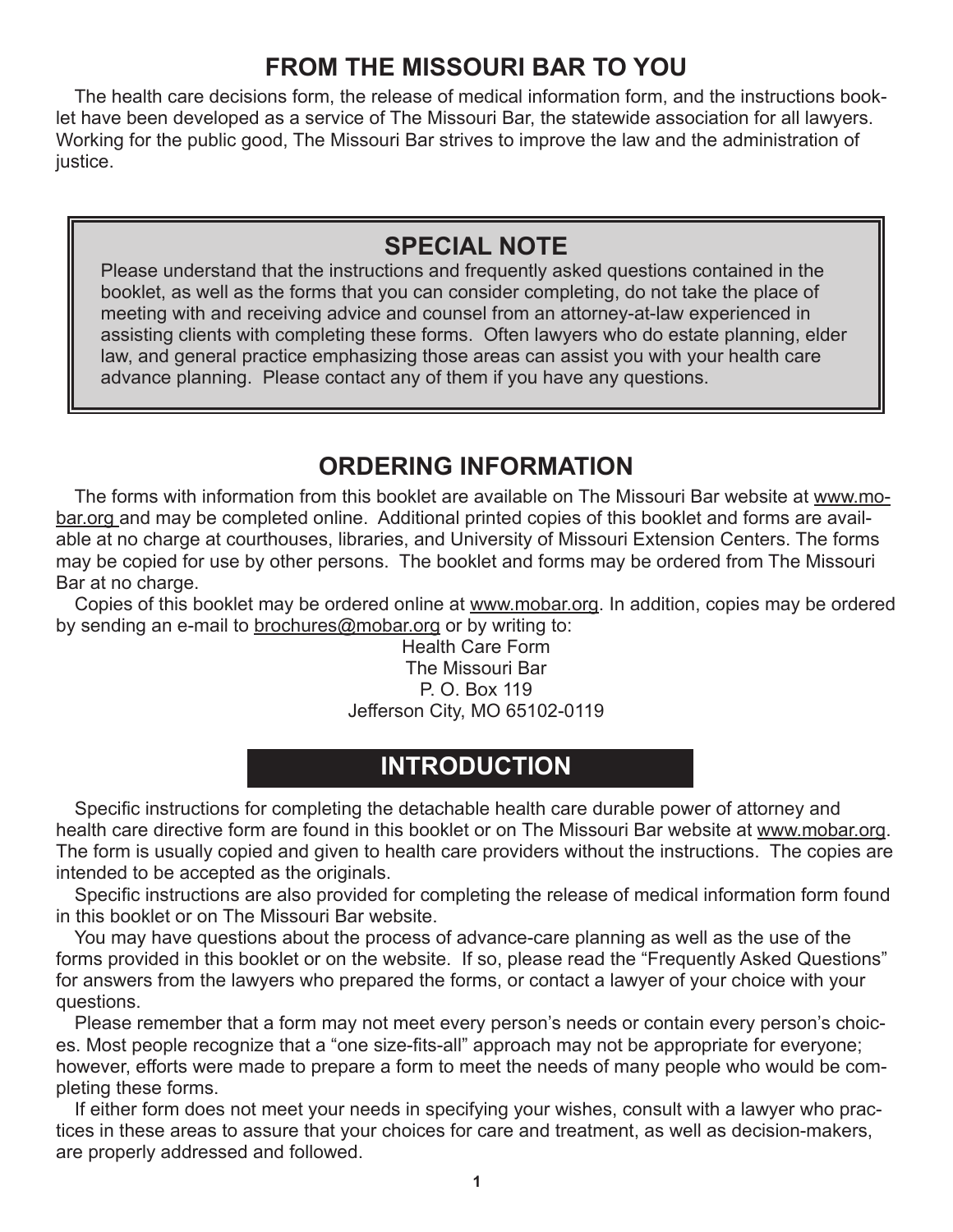#### F.A.Q. # 1: Do I need a lawyer to complete this form?

A. No. If you do not feel that this form meets your needs or if you have questions, you may want to consult a lawyer. If you have questions about medical care and treatment, your physician, social workers, registered nurses, and other health care providers also may be able to assist you and answer your questions.

## F.A.Q. # 2: Why does this form have three parts?

A. Part I is your Durable Power of Attorney for Health Care. In Part I, you name someone to be your agent and make your decisions for you if you lack the capacity to make or communicate them in the future. You also should name alternates if your first person cannot serve. Finally, list the powers that you want your Agent to exercise for you if you cannot make those decisions. When completed with Part III, Part I can be used with or without Part II.

Part II is your Health Care Directive. In Part II, you indicate your care and treatment choices about life-prolonging procedures if you are found to be persistently unconscious or at the end-stage of a serious incapacitating or terminal illness. Your choices should be usually given in advance of the time you may have such conditions to provide guidance and support to your Agent if you are unable to make or communicate the decisions yourself. When completed with Part III, Part II can be used with or without Part I.

**Part III** instructs your Agent how the form is to be used in making decisions and also provides for a notary to acknowledge it before it can be used. If Part II is completed, the form must also be witnessed. The notary acknowledgment must be done for either Part I or Part II.

## F.A.Q. # 3: What is a Durable Power of Attorney for Health Care (Part I)?

A. The Durable Power of Attorney for Health Care (Part I) is a document that enables you

to appoint an agent to make your health care decisions and follow your choices, but only when you are unable to make them yourself. These decisions not only include advocating for care and treatment that you need but also may include decisions to withdraw or withhold lifeprolonging procedures when certain conditions specified by you are met.

## F.A.Q. #4: What is a Health Care Directive (Part II)?

A. The Health Care Directive (Part II) is a document that enables you to state in advance the choices that you want made regarding care and treatment, including life-prolonging procedures when certain conditions you specify are met. It may be relied upon to provide guidance and support to your decision-making Agent when your agent is asked by health-care providers to make choices about life-prolonging procedures when you are unable to communicate them.

#### F.A.Q. #5: Do I need both a Durable Power of Attorney for Health Care *and* a Health Care Directive?

A. This is a matter of choice. If you want someone to speak for you concerning your future medical care and treatment, you need to appoint an agent to do so in the Durable Power of Attorney (Part I). Please do this (Part I) if you have someone in mind to appoint. If you only want to name a decision-maker without including a directive to follow in making decisions, then complete Parts I and III without Part II.

If you want to indicate your choices in advance about care and treatment, including life prolonging procedures, you need to complete the Health Care Directive (Part II). The Health Care Directive (Part II) can provide guidance and support to your Agent in following your choices. If you do not want to appoint an agent to make your decisions, then complete Parts II and III without Part I (of course, be sure to indicate your name and identifying information on top of the first page of the form even if not using Part I).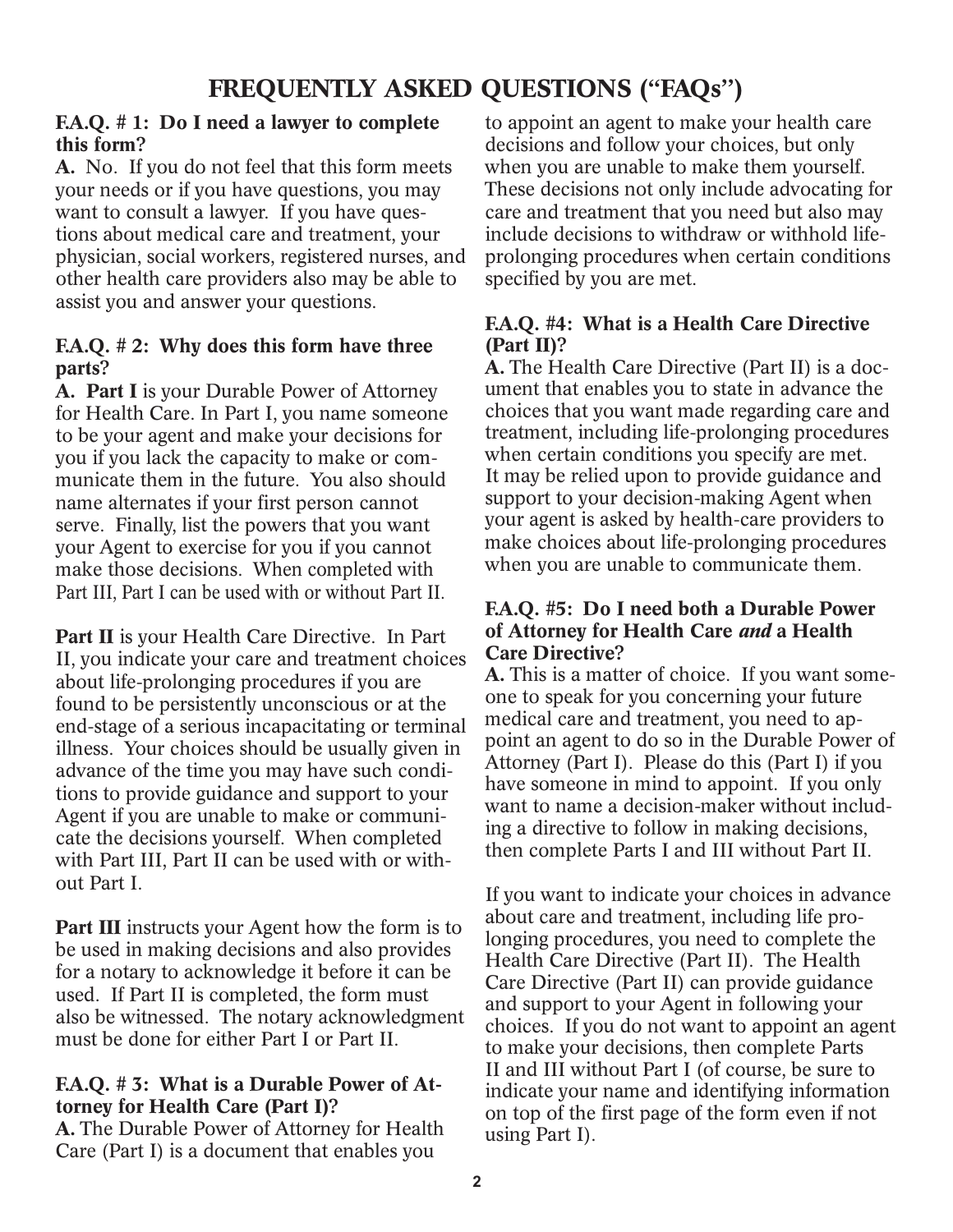### F.A.Q. #6: What are the requirements for a person to serve as my Agent?

A. You may appoint a person 18 years of age or older. An agent is usually a close relative or friend that you trust with your life. The agent cannot be your physician, or an owner/operator or employee of a health care facility where you are a patient or resident, unless you are related to that person.

## F.A.Q. #7: Can your Agent request that tube feeding be withheld or withdrawn?

A. Yes, if you specifically authorize your Agent to do so. The Durable Power of Attorney for Health Care (Part I) requires that you indicate whether or not you choose your Agent to have authority to withhold or withdraw artificiallysupplied nutrition or hydration (i.e., tube feeding). You also can specify your choice about withholding and withdrawing artificially-supplied nutrition and hydration and the serious conditions to be met before the life-prolonging procedures indicated in the Health Care Directive (Part II) are withheld or withdrawn.

## F.A.Q. #8: When can my Agent act?

A. The Durable Power of Attorney for Health Care (Part I) only becomes effective when you are determined to be incapacitated and unable to make health care decisions. The form enables you to choose whether you want one physician or two to determine if you lack capacity. Unless you indicate otherwise, Missouri law requires two physicians to make this determination about incapacity. Many people choose just one physician. Please consider whether two physicians would be available when your Agent needs to make emergency health care decisions for you.

#### F.A.Q. #9: If I already have a Durable Power of Attorney form completed, should I complete a new Durable Power of Attorney for Health Care (Part I)?

A. This depends upon whether you want to update and replace what you have with something that complies with current Missouri law. Your existing Durable Power of Attorney may not cover health care, may have been done in

another state or not be up to date, or may need to name a different person to make your decisions. For example, the "Right of Sepulcher" will need to be specified in your Durable Power of Attorney if you want your Agent to handle the disposition of your body after you die because of recently-enacted law.

#### F.A.Q. #10: If I already have a living will or other advance directive, should I complete a new Health Care Directive (Part II)?

A. This depends on what your documents say in specifying your current choices. Many living wills currently in use apply only when you are expected to die within a short period of time and do not allow for the withholding or withdrawal of artificially-supplied nutrition and hydration. Often living wills do not name agents to follow your choices when you lack capacity, and you may want to complete Part I to do that. Some living wills do not cover the condition of being persistently unconscious.

#### F.A.Q. # 11: What is the difference between a out-of-hospital do not resuscitate (OHDNR) order and a health care directive?

A. The OHDNR order is a physician's order under Missouri law that the patient will not be resuscitated if the patient stops breathing or the patient's heart stops. The order must be signed by a physician and the patient (or if the patient lacks capacity, the patient's agent under a health care durable power of attorney or the patient's guardian). A health care directive is not a physician's order, but it is signed by the patient to indicate the patient's choices about several types of treatment if certain conditions happen in the future. Please visit with your health care provider if you have further questions.

#### F.A.Q. #12: Does the authority of my Agent under my Durable Power of Attorney for Health Care end at my death?

A. Yes, with a few exceptions. In Section 5.F. of Part I of the Durable Power of Attorney for Health Care, you can give your Agent the following special powers to act for you after you die: (A) to choose and control the burial,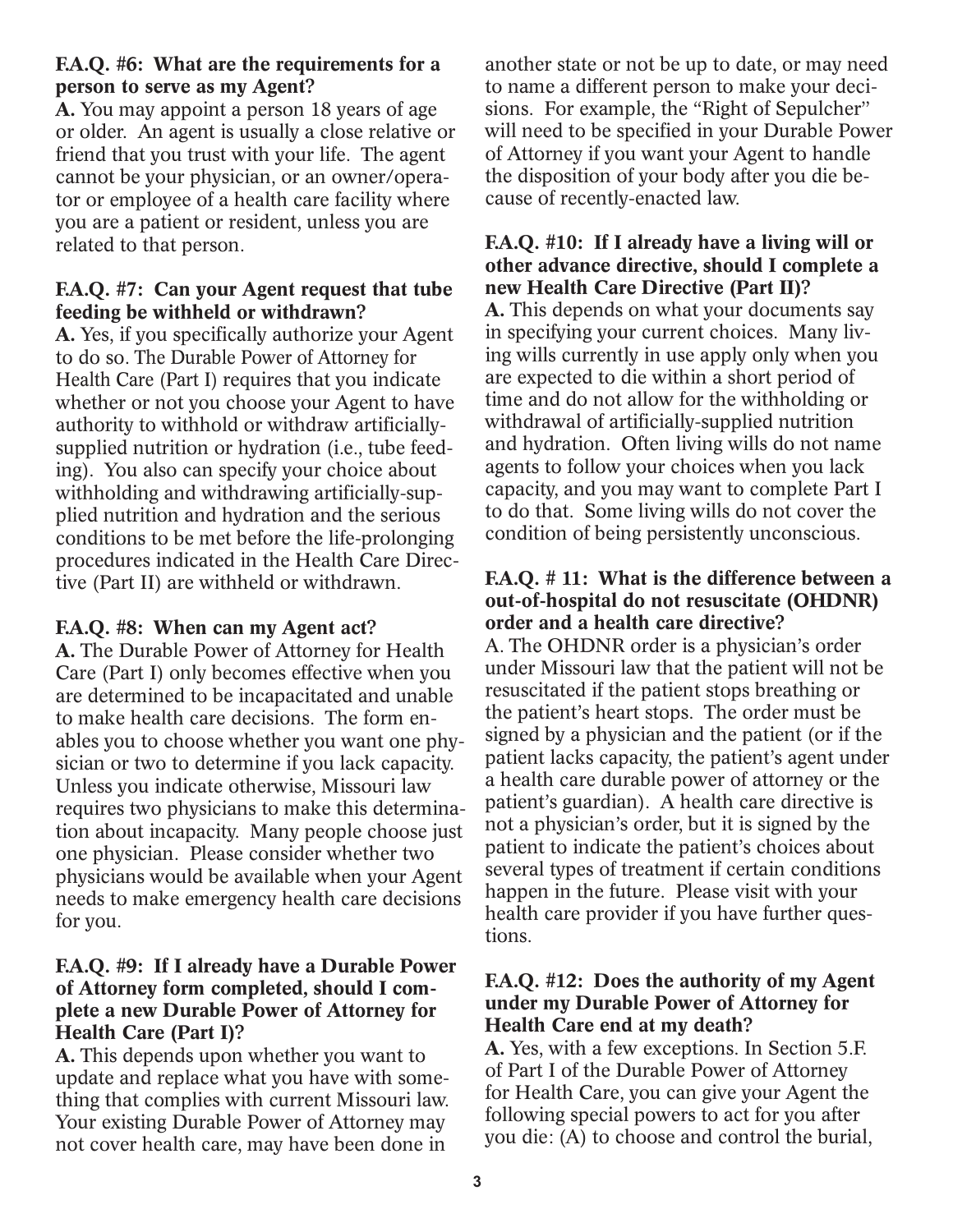cremation, or other final disposition of your remains (called the "right of sepulcher"); (B) to consent to an autopsy; and (C) to delegate the health-care decision making to another person. In Section 5.G., you can give your agent the power to consent to or prohibit anatomical gifts of organs or tissue.

## F.A.Q. #13: What is right of sepulcher? Can I name my Agent to have this right?

A. The right of sepulcher is given to a person to control your burial, cremation, or other final disposition of your body. You can authorize your Agent to have this right in Section 5.F., of Part I, the Durable Power of Attorney for Health Care. If you do not authorize your Agent to have this right, Missouri law gives the right to your spouse or other family members, in a certain priority, to have control. You should inform your Agent about your wishes

for what you want to happen to your body after you die. You may obtain more information about right of sepulcher from a funeral home.

#### F.A.Q. # 14: After I complete the Durable Power of Attorney for Health Care( Part I) and/or the Health Care Directive (Part II), do I need to do anything else?

A. You should do several things after you have completed the form. First, you should detach and give copies of the form to your Agent, your physician, and any other health care provider. Second, you should discuss your wishes with your Agent, your physicians, and your family and friends, including clergy. Finally, you should review your form to keep it up to date and remind your Agent, your physicians, and your family and friends of your wishes on a periodic basis.

# **SPECIFIC INSTRUCTIONS ABOUT COMPLETING THE FORM**

This form is designed for you as the Principal to indicate your specific choices. Neatly print your full name on the first blank line at the top of page 1 because you are the Principal. Complete your current address, city, state, and zip code on the second blank line at the top of page 1.

# **Instructions for Part I – DURABLE POWER OF ATTORNEY FOR HEALTH CARE (Pages 1-2)**

If you choose to name an agent to make your health care decisions when you are incapacitated, complete Part I. If you do not choose to name an agent, mark an "X" through Part I on pages 1 and 2 and proceed to Part II for your Health Care Directive.

## Section 1 (Page 1). **Selection of Agent**:

Please think carefully about the person you want to be your Agent to make health care decisions for you because you will trust that person to make decisions about your life. Rather than name the oldest child, you might consider how the person would communicate your choices to health care providers. You want someone who is decisive, diplomatic, and reliable in following your choices. Your Agent needs to keep the family informed and try to reach consensus with them about life-prolonging procedures when possible.

It is suggested that only one agent be named to serve at a time. Naming more than one person to make decisions can result in confusion for the family and health care staff and in undue delay in an emergency. If more than one serves at a time, it is best to specify that one can act individually.

Section 2 (Page 1). **Alternate Agents**: You should name alternates to act if your first Agent resigns or is not able or available to act. You should try to pick someone with similar qualities as those you were looking for in your first Agent. At least two are recommended.

Section 3 (Page 1). **Durability**: This is the standard clause required for a Durable Power of Attorney for Health Care to be effective in Missouri after the principal becomes incapacitated.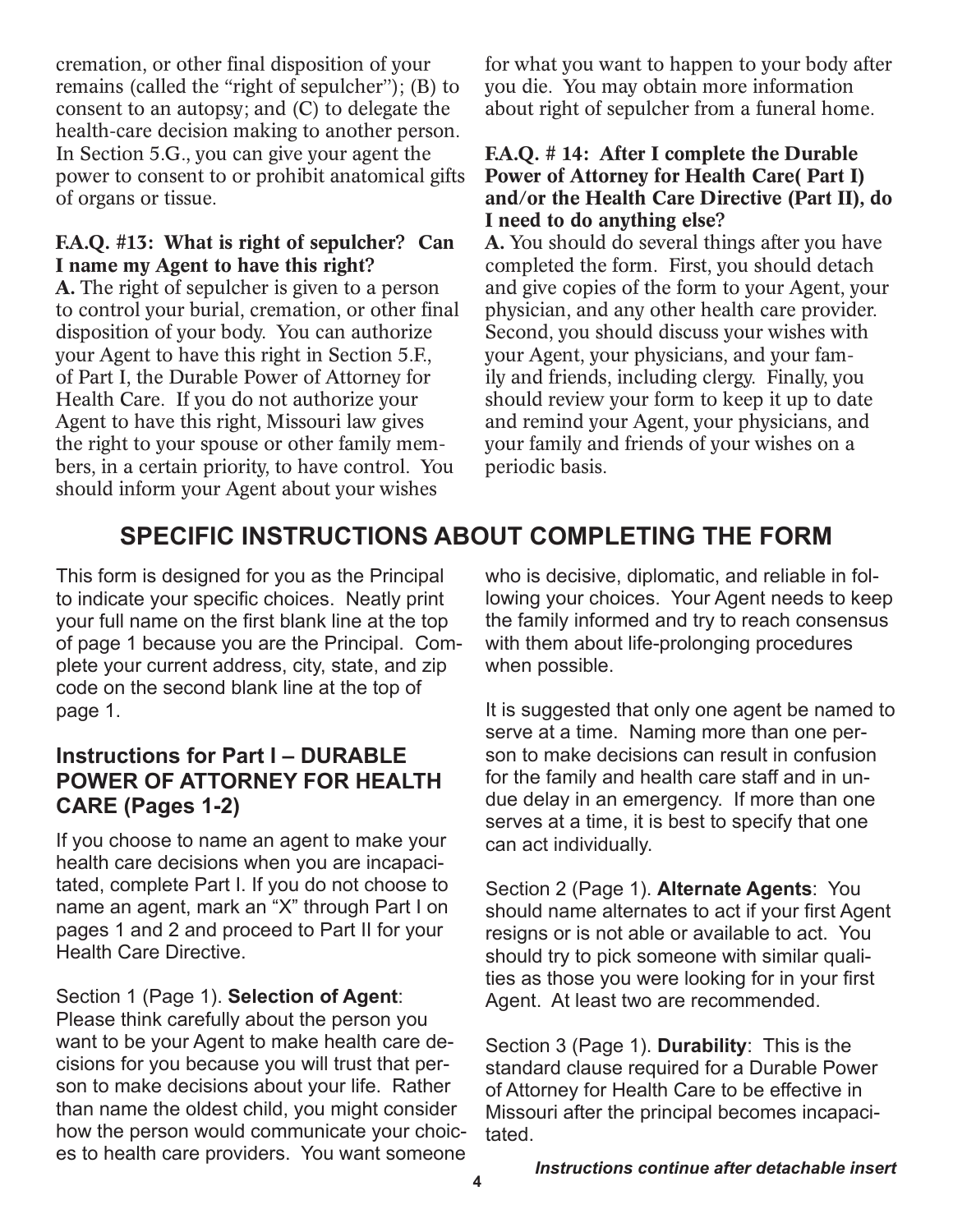## **DURABLE POWER OF ATTORNEY FOR HEALTH CARE AND/OR HEALTH CARE DIRECTIVE OF**

(Print full name here) \_\_\_\_\_\_\_\_\_\_\_\_\_\_\_\_\_\_\_\_\_\_\_\_\_\_\_\_\_\_\_\_\_\_\_\_\_\_\_\_\_\_\_\_\_\_\_\_\_\_\_\_\_\_\_\_\_\_\_\_\_\_\_\_\_

(Address, City, State, Zip)\_\_\_\_\_\_\_\_\_\_\_\_\_\_\_\_\_\_\_\_\_\_\_\_\_\_\_\_\_\_\_\_\_\_\_\_\_\_\_\_\_\_\_\_\_\_\_\_\_\_\_\_\_\_\_\_\_\_\_\_\_\_\_

|                                        | 1. Selection of Agent. I, |                                                                                                                                                                                                                                      |                                                                                                                                                                                                                                                                                                                                                                                                                                               |                                                                                                                               |
|----------------------------------------|---------------------------|--------------------------------------------------------------------------------------------------------------------------------------------------------------------------------------------------------------------------------------|-----------------------------------------------------------------------------------------------------------------------------------------------------------------------------------------------------------------------------------------------------------------------------------------------------------------------------------------------------------------------------------------------------------------------------------------------|-------------------------------------------------------------------------------------------------------------------------------|
|                                        |                           |                                                                                                                                                                                                                                      |                                                                                                                                                                                                                                                                                                                                                                                                                                               |                                                                                                                               |
|                                        | Name:                     |                                                                                                                                                                                                                                      |                                                                                                                                                                                                                                                                                                                                                                                                                                               |                                                                                                                               |
|                                        | <b>Address:</b>           |                                                                                                                                                                                                                                      | <u> 1990 - Johann John Stoff, fransk politik (f. 1900)</u>                                                                                                                                                                                                                                                                                                                                                                                    |                                                                                                                               |
|                                        | Phone(s):                 |                                                                                                                                                                                                                                      | $1st$ $2nd$ $2nd$ $2nd$ $2nd$ $2nd$ $2nd$ $2nd$ $2nd$ $2nd$ $2nd$ $2nd$ $2nd$ $2nd$ $2nd$ $2nd$ $2nd$ $2nd$ $2nd$ $2nd$                                                                                                                                                                                                                                                                                                                       |                                                                                                                               |
|                                        |                           |                                                                                                                                                                                                                                      |                                                                                                                                                                                                                                                                                                                                                                                                                                               |                                                                                                                               |
| <b>First Alternate Agent:</b><br>Name: |                           |                                                                                                                                                                                                                                      | named by me is divorced from me or is my spouse and legally separated from me, I appoint the following persons in the<br>order named below to serve as my alternate Agent and to have the same powers as my Agent:<br><b>Second Alternate Agent:</b><br>Name:                                                                                                                                                                                 |                                                                                                                               |
|                                        |                           | <u> 1989 - Johann John Harry Harry Harry Harry Harry Harry Harry Harry Harry Harry Harry Harry Harry Harry Harry Harry Harry Harry Harry Harry Harry Harry Harry Harry Harry Harry Harry Harry Harry Harry Harry Harry Harry Har</u> | <u> 1980 - Jan Barbara, margaret amerikan basar dan berasal dalam basa dalam basar dalam basar dalam basa dalam b</u>                                                                                                                                                                                                                                                                                                                         |                                                                                                                               |
|                                        |                           | Address: <u>Address: Address: Address: Address: Address: Address: Address: Address: Address: Address: Address: Address: Address: Address: Address: Address: Address: Address: Address: Address: Address: Address: Address: Addre</u> | Address:                                                                                                                                                                                                                                                                                                                                                                                                                                      |                                                                                                                               |
|                                        |                           | <u> 1989 - Johann Barbara, martxa alemaniar arg</u>                                                                                                                                                                                  |                                                                                                                                                                                                                                                                                                                                                                                                                                               | <u> 1989 - Johann John Stone, mars et al. 1989 - John Stone, mars et al. 1989 - John Stone, mars et al. 1989 - John Stone</u> |
|                                        |                           | 2 <sup>nd</sup>                                                                                                                                                                                                                      | 2 <sup>nd</sup>                                                                                                                                                                                                                                                                                                                                                                                                                               |                                                                                                                               |
| dead or alive.                         |                           |                                                                                                                                                                                                                                      | 3. Durability. This is a Durable Power of Attorney, and the authority of my Agent, when effective, shall not terminate<br>or be void or voidable if I am or become disabled or incapacitated or in the event of later uncertainty as to whether I am                                                                                                                                                                                          |                                                                                                                               |
|                                        |                           |                                                                                                                                                                                                                                      | 4. Effective Date as to Health Care Decision Making. This Durable Power of Attorney is effective as to health care<br>decision making when I am incapacitated and unable to make and communicate a health care decision as certified by<br>(check one of the following boxes): $\Box$ one physician OR $\Box$ two physicians.                                                                                                                 |                                                                                                                               |
|                                        |                           |                                                                                                                                                                                                                                      | 5. Agent's Powers. I grant to my Agent full authority as to health care decision making to:                                                                                                                                                                                                                                                                                                                                                   |                                                                                                                               |
|                                        |                           |                                                                                                                                                                                                                                      | A. Give consent to, prohibit, or withdraw any type of health care, long-term care, hospice or palliative care, medical<br>care, treatment, or procedure, either in my residence or a facility outside of my residence, even if my death may<br>result, including, but not limited to, an out of hospital do-not-resuscitate order, with the following specific<br>authorization (initial one of the following boxes to indicate your choice): |                                                                                                                               |
| <b>Initials</b>                        |                           |                                                                                                                                                                                                                                      | I wish to AUTHORIZE my Agent to direct a health care provider to withhold or withdraw artificially<br>supplied nutrition and hydration (including tube feeding of food and water);                                                                                                                                                                                                                                                            |                                                                                                                               |
| <b>Initials</b>                        |                           |                                                                                                                                                                                                                                      | OR I DO NOT AUTHORIZE my Agent to direct a health care provider to withhold or withdraw<br>artificially supplied nutrition and hydration (including tube feeding of food and water);                                                                                                                                                                                                                                                          |                                                                                                                               |
|                                        | responsible for my care;  |                                                                                                                                                                                                                                      | B. Make all necessary arrangements for health care services on my behalf and to hire and fire medical personnel                                                                                                                                                                                                                                                                                                                               |                                                                                                                               |
|                                        |                           |                                                                                                                                                                                                                                      | Part I - After completed, detach, make copies and give to your health care providers.                                                                                                                                                                                                                                                                                                                                                         |                                                                                                                               |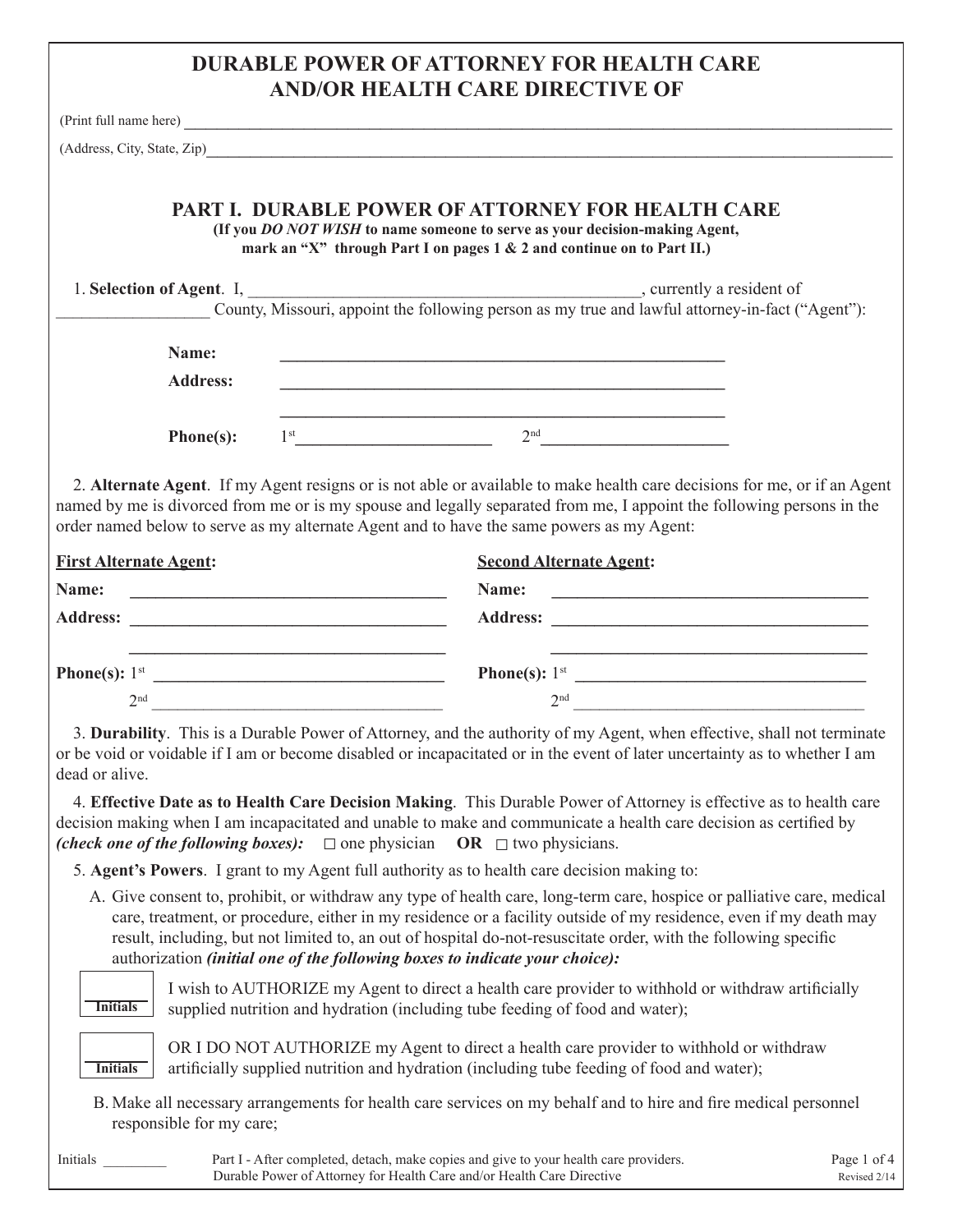- C. Move me into, or out of, any health care or assisted living/residential care facility or my home (even if against medical advice) to obtain compliance with the decisions of my Agent;
- D.Take any other action necessary to do what I authorize here, including, but not limited to, granting any waiver or release from liability required by any health care provider and taking any legal action at the expense of my estate to enforce this Durable Power of Attorney for Health Care;
- E. Receive information regarding my health care, obtain copies of and review my medical records, consent to the disclosure of my medical records, and act as my "personal representative" as defined in the regulations [45 C.F.R.  $164.502(g)$ ] enacted pursuant to the Health Insurance Portability and Accountability Act of 1996 ("HIPAA");

6. **Effective Date as to Other Authority.** In addition to the powers set forth above, I authorize effective upon my signature and without the need for a physician's certification of incapacity that my Agent be authorized to have one or more of the following powers *(initial your desired choices):*

| $\sqrt{\frac{1}{\sqrt{\frac{1}{1}}}}$ | Determine what happens to my body after my death (authority for right of sepulcher); |
|---------------------------------------|--------------------------------------------------------------------------------------|
|                                       | Give consent after my death to an autopsy or postmortem examination of my remains;   |

**Initials**

**Initials**

 Delegate health care decision-making power to another person ("Delegee") as selected by my Agent, and the Delegee shall be identified in writing by my Agent;

With respect to anatomical gifts of my body or any part (i.e., organs or tissues), please initial your desired choice below:

**Initials**

 **AUTHORIZATION OF ANATOMICAL GIFTS**. I wish to AUTHORIZE my Agent to make an anatomical gift of my body or part (organ or tissue).

| My donations are for the following purposes: (check one)<br>$\Box$ Transplantation<br>$\Box$ Therapy<br>$\Box$ Research<br>$\Box$ Education<br>$\Box$ All the above | GIFT SPECIFICATIONS: (check one)<br>I would like to donate<br>$\Box$ Any needed organs and tissues, as allowed by law.<br>$\Box$ Any needed organs and tissues as allowed by law,<br>with the following restrictions: |
|---------------------------------------------------------------------------------------------------------------------------------------------------------------------|-----------------------------------------------------------------------------------------------------------------------------------------------------------------------------------------------------------------------|
|---------------------------------------------------------------------------------------------------------------------------------------------------------------------|-----------------------------------------------------------------------------------------------------------------------------------------------------------------------------------------------------------------------|



 **PROHIBITION OF ANATOMICAL GIFTS**. I DO NOT AUTHORIZE my Agent to make an anatomical gift of my body or any part (organ or tissue).

7. **Agent's Financial Liability and Compensation**. My Agent, acting under this Durable Power of Attorney for Health Care, will incur no personal financial liability. My Agent shall not be entitled to compensation for services performed under this Durable Power of Attorney for Health Care, but my Agent shall be entitled to reimbursement for all reasonable expenses incurred as a result of carrying out any provisions hereof.

## **PART II. HEALTH CARE DIRECTIVE**

**(If you** *DO NOT WISH* **to make a health care directive but only wish to have an Agent make your decisions without the directive, be sure that you have completed Part I on pages 1 & 2, mark an "X" through Part II on pages 2 & 3 and continue to Part III.)**

1. I make this HEALTH CARE DIRECTIVE ("Directive") to exercise my right to determine the course of my health care and to provide clear and convincing proof of my choices and instructions about my treatment.

| Initials | Parts I & II - The Missouri Bar Form Detachable Insert                 | Page 2 of 4  |
|----------|------------------------------------------------------------------------|--------------|
|          | Durable Power of Attorney for Health Care and/or Health Care Directive | Revised 2/14 |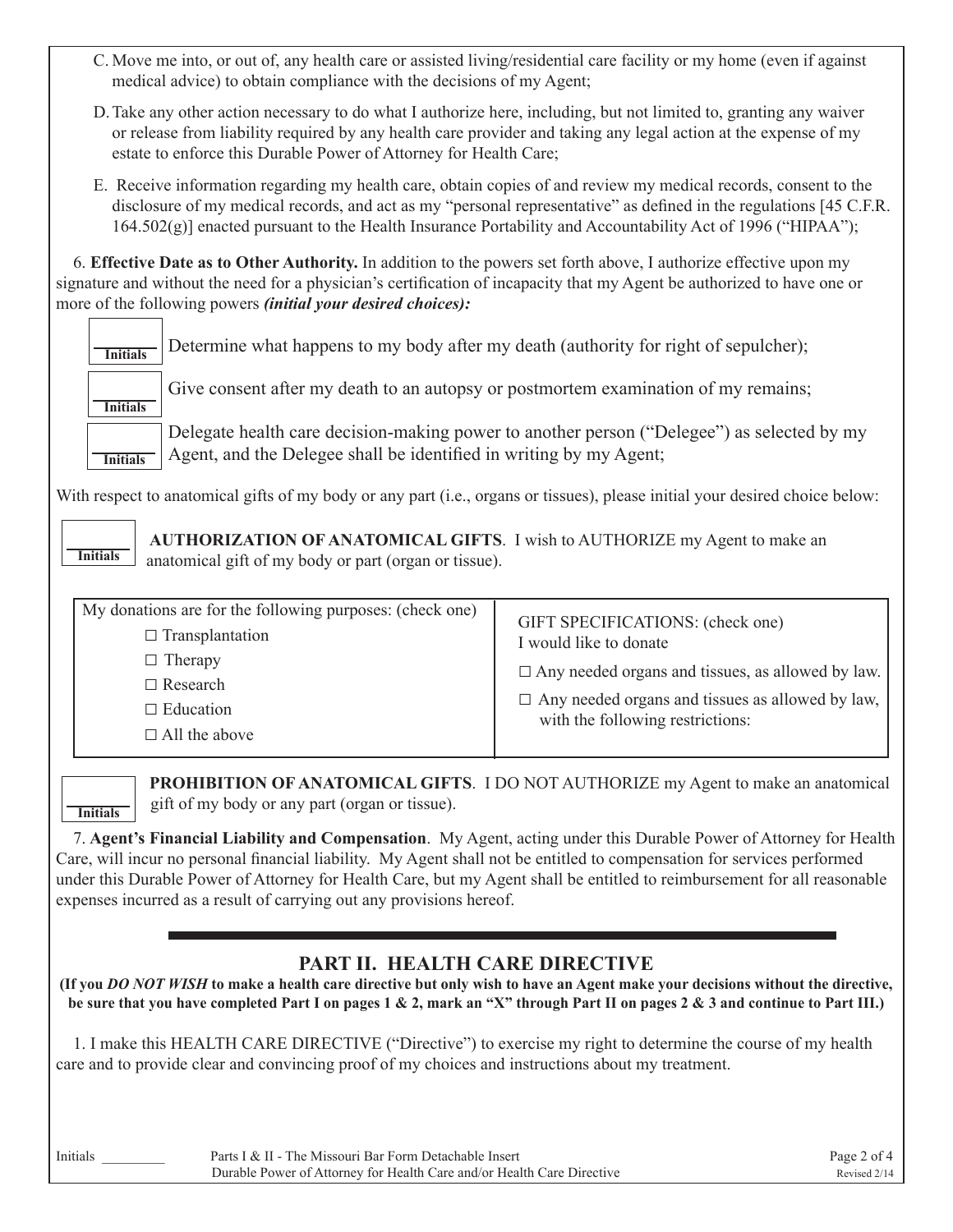2. If I am persistently unconscious or there is no reasonable expectation of my recovery from a seriously incapacitating or terminal illness or condition, I direct that all of the life-prolonging procedures that I have initialed below be withheld or withdrawn.



3. However, if my physician believes that any life-prolonging procedure may lead to a recovery significant to me as communicated by me or my Agent to my physician, then I direct my physician to try the treatment for a reasonable period of time. If it does not cause my condition to improve, I direct the treatment to be withdrawn even if it shortens my life. I also direct that I be given medical treatment to relieve pain or to provide comfort, even if such treatment might shorten my life, suppress my appetite or my breathing, or be habit-forming.

4. If I have already consented to be on the Missouri organ and tissue donor registry or my Agent has authorized the donation of my organs or tissues, I realize it may be necessary to maintain my body artificially after my death until my organs or tissues can be removed.

#### **IF I HAVE NOT DESIGNATED AN AGENT IN THE DURABLE POWER OF ATTORNEY, PART II OF THIS DOCUMENT IS MEANT TO BE IN FULL FORCE AND EFFECT AS MY HEALTH CARE DIRECTIVE.**

## **PART III. GENERAL PROVISIONS INCLUDED IN THE DURABLE POWER OF ATTORNEY FOR HEALTH CARE AND HEALTH CARE DIRECTIVE**

**1. Relationship Between Durable Power of Attorney for Health Care and Health Care Directive .** If I have executed both the Durable Power of Attorney for Health Care and Health Care Directive, I encourage my Agent to:

- A. First, follow my choices as expressed in the above Directive or otherwise from knowing me or having had various discussions with me about making decisions regarding life-prolonging procedures.
- B. Second, if my Agent does not know my choices for the specific decision at hand, but my Agent has evidence of my preferences, my Agent can determine how I would decide. My Agent should consider my values, religious beliefs, past decisions, and past statements. The aim is to choose as I would choose, *even if it is not what my Agent would choose for himself or herself.*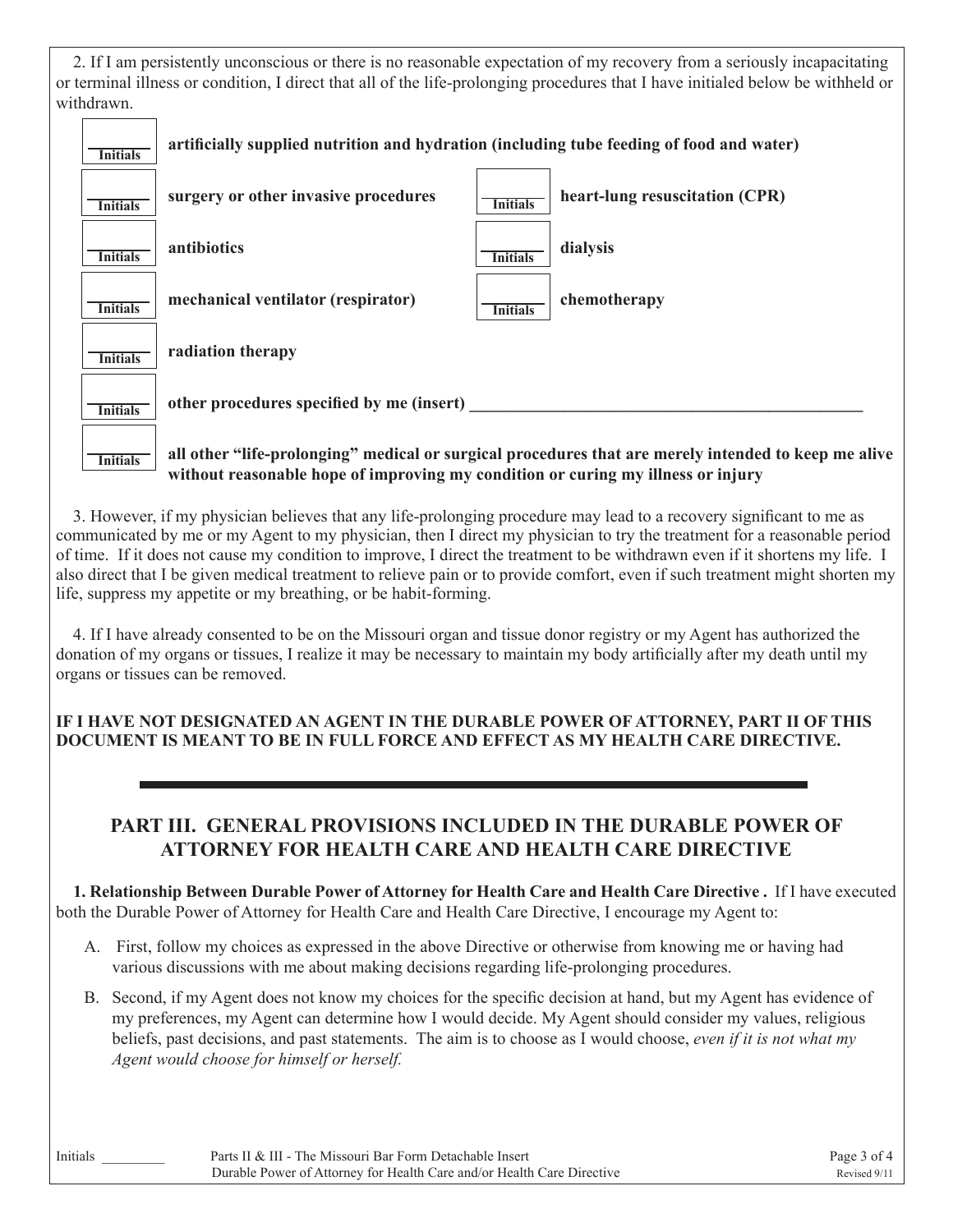- C. Third, if my Agent has little or no knowledge of choices I would make, then my Agent and the physicians will have to make a decision based on what a reasonable person in the same situation would decide. I have confidence in my Agent's ability to make decisions in my best interest if my Agent does not have enough information to follow my preferences.
- D. Finally, if the Durable Power of Attorney for Health Care is determined to be ineffective, or if my Agent is not able to serve, the Health Care Directive is intended to be used on its own as firm instructions to my health care providers regarding life-prolonging procedures.

**2. Protection of Third Parties Who Rely on My Agent.** No person who relies in good faith upon any representations by my Agent or Alternate Agent shall be liable to me, my estate, my heirs or assigns, for recognizing the Agent's authority.

**3. Revocation of Prior Durable Power of Attorney for Health Care or Health Care Directive.** I revoke any prior living will, declaration or health care directive executed by me. If I have appointed an Agent in a prior durable power of attorney, I revoke any prior health care durable power of attorney or any health care terms contained in that other durable power of attorney and intend that this Durable Power for Attorney for Health Care (if completed) and this Health Care Directive (if completed) replace or supplant earlier documents or provisions of earlier documents.

**4. Validity.** This document is intended to be valid in any jurisdiction in which it is presented. The provisions of this document are separable, so that the invalidity of one or more provisions shall not affect any others. A copy of this document shall be as valid as the original.

#### **IF YOU HAVE COMPLETED THE ENTIRE DOCUMENT OR ONLY THE DIRECTIVE (PART II), YOU MUST SIGN THIS DOCUMENT IN THE PRESENCE OF TWO WITNESSES.**

| <b>IN WITNESS WHEREOF, I signed this document on</b> | (month, date), | (year). |  |
|------------------------------------------------------|----------------|---------|--|
|                                                      |                |         |  |

 $\frac{1}{\sqrt{2}}$  ,  $\frac{1}{\sqrt{2}}$  ,  $\frac{1}{\sqrt{2}}$  ,  $\frac{1}{\sqrt{2}}$  ,  $\frac{1}{\sqrt{2}}$  ,  $\frac{1}{\sqrt{2}}$  ,  $\frac{1}{\sqrt{2}}$  ,  $\frac{1}{\sqrt{2}}$  ,  $\frac{1}{\sqrt{2}}$  ,  $\frac{1}{\sqrt{2}}$  ,  $\frac{1}{\sqrt{2}}$  ,  $\frac{1}{\sqrt{2}}$  ,  $\frac{1}{\sqrt{2}}$  ,  $\frac{1}{\sqrt{2}}$  ,  $\frac{1}{\sqrt{2}}$ 

 Signature Printed Name:

**WITNESSES:** The person who signed this document is of sound mind and voluntarily signed this document in our presence. Each of the undersigned witnesses is at least eighteen years of age.

| Signature                                                |                                                | Signature                                                                                                                                                                                                                          |                                            |
|----------------------------------------------------------|------------------------------------------------|------------------------------------------------------------------------------------------------------------------------------------------------------------------------------------------------------------------------------------|--------------------------------------------|
| Print Name                                               |                                                | Print Name                                                                                                                                                                                                                         |                                            |
| Address                                                  |                                                | Address                                                                                                                                                                                                                            |                                            |
|                                                          |                                                | NOTARY ACKNOWLEDGMENT<br>(Only required if Part I or entire document completed.)                                                                                                                                                   |                                            |
| <b>STATE OF MISSOURI</b>                                 | $)$ SS                                         |                                                                                                                                                                                                                                    |                                            |
| COUNTY OF                                                |                                                |                                                                                                                                                                                                                                    |                                            |
| executed the same as his/her free act and deed.          |                                                | On this _______ day of _________________ (month), _______ (year), before me personally appeared ______________<br>to me known to be the person described in and who executed the foregoing instrument and acknowledged that he/she |                                            |
| aforementioned, on the day and year first above written. |                                                | IN WITNESS WHEREOF, I have hereunto set my hand and affixed my official seal in the County or City and state                                                                                                                       |                                            |
|                                                          |                                                | (Name Printed)                                                                                                                                                                                                                     | , Notary Public                            |
|                                                          | Dort III The Missouri Dor Form Detected Insert |                                                                                                                                                                                                                                    | $D_{\alpha\alpha\alpha}$ $A_{\alpha}f$ $A$ |

Part III - The Missouri Bar Form Detachable Insert Page 4 of 4 Durable Power of Attorney for Health Care and/or Health Care Directive Revised 9/11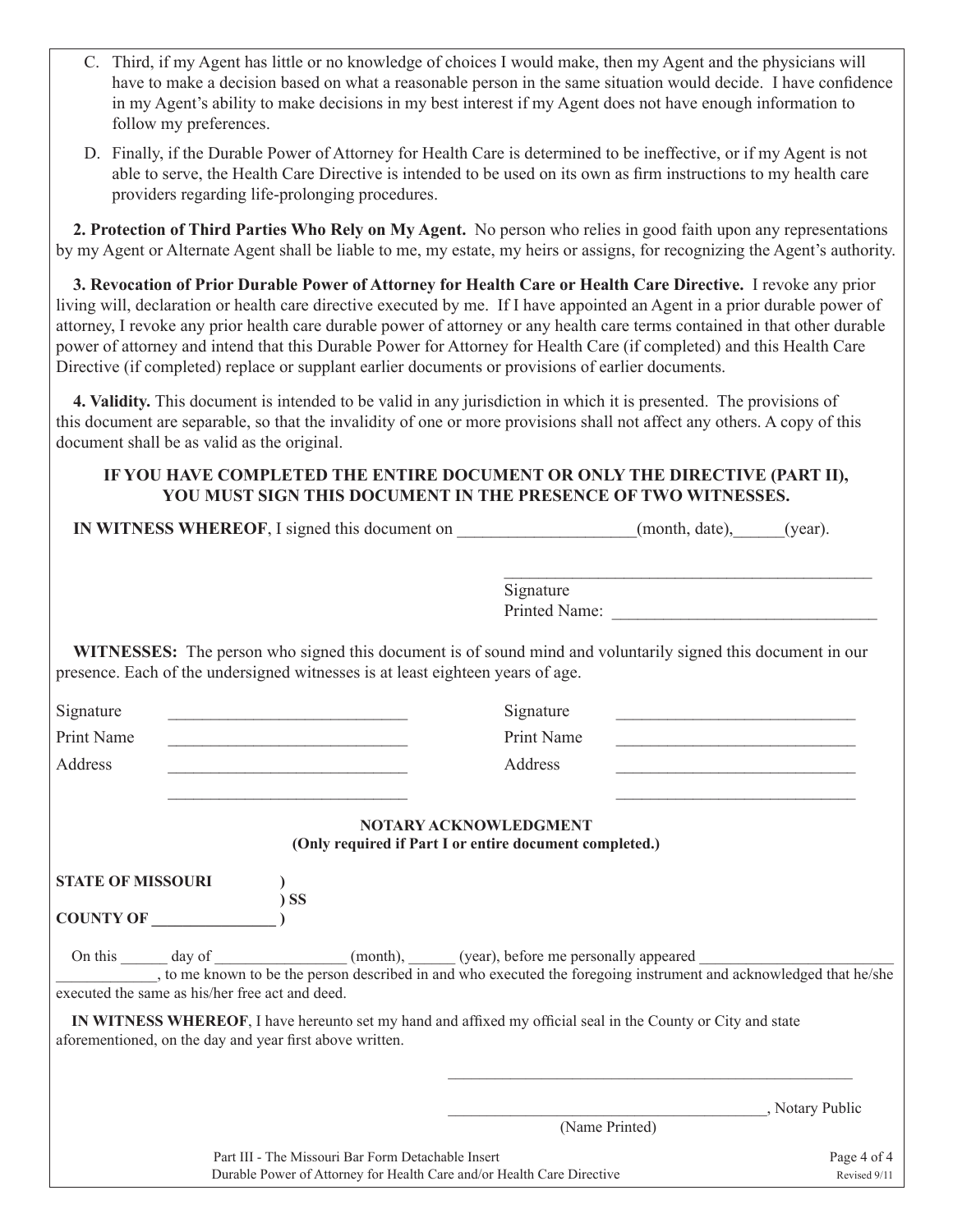#### *Continued from page 4 (prior to detachable insert)*

Section 4 (Page 1). **Effective Date**: The Agent designated in your Durable Power of Attorney for Health Care may only act after one or two physicians determine that you lack capacity to make your health care decisions. Please indicate whether you want one or two physicians to determine when you are incapacitated. If you fail to specify, then the law presumes that you want two. Please remember that in some parts of the state and in certain health care facilities during after-hours emergencies, it may be difficult to find a second physician to determine capacity in order to have someone advocate for your health care.

Section 5 (Page 1). **Agent's Powers**: Some of the listed powers are self-explanatory and do not require you to choose from options but give your Agent the power to advocate for treatment and care for you, as well as make necessary decisions to provide informed consent for your medical care. Other listed powers require for you to choose from some options. The following instructions are for the subsections that require you to choose your option.

In Subsection 5. A. (Page 1), please indicate your choice by checking one of the two boxes indicating whether or not you authorize your Agent to withhold or withdraw artificially-supplied nutrition or hydration.

In Subsection 5.F. (Page 2), you may specify certain powers for your Agent as follows:

- $\checkmark$  To have the Right of Sepulcher over your body to be designated "next of kin" under Missouri law to have custody and control for the disposition of your body.
- $\checkmark$  To consent to an autopsy after your death.
- $\checkmark$  To delegate decision-making power to another person. This can be useful if your Agent might be temporarily unavailable.

In Subsection 5.G. (Page 2), you may choose, by checking the shaded box, to authorize anatomical gifts with a range of stated op-

tions to further check off, or you may choose to prohibit such anatomical gifts by checking the second shaded box.

Be sure to initial the bottom of pages 1, 2 and 3 of the form.

# **Instructions for Part II – HEALTH CARE DIRECTIVE (Pages 2-3)**

If you choose to provide directions to your Agent or your health care providers about what life-prolonging procedures you want or do not want if you are in a persistently unconscious or terminally ill condition, please complete Part II. If you choose not to provide direction to your Agent or your health care providers, mark an "X" through Part II on pages 2 and 3 and proceed to Part III to sign your form.

**Section 1 (Page 2)** indicates your intent for the directive under Missouri law to provide clear and convincing proof of your choices and instructions about life-prolonging treatment.

**Section 2 (Page 3)** indicates that life-prolonging procedures are to be withheld or withdrawn only under two conditions: either you are in a persistently unconscious condition with no reasonable chance of medical recovery, or you are at the end-stage of a terminal condition. Where the line is drawn on such issues often depends upon what your medical providers determine and tell you. Your Agent may find other providers who have other opinions.

Certain life-prolonging procedures are listed for you to indicate that you choose to withhold or withdraw by putting your initials in the shaded boxes when you are in a persistently unconscious condition or you are at the end-stage of a terminal condition. If you know of a procedure that you do not want but it is not listed, you can specify it by writing its name in the blank line given.

**Section 3 (Page 3)** indicates that if providing any life-prolonging procedures might result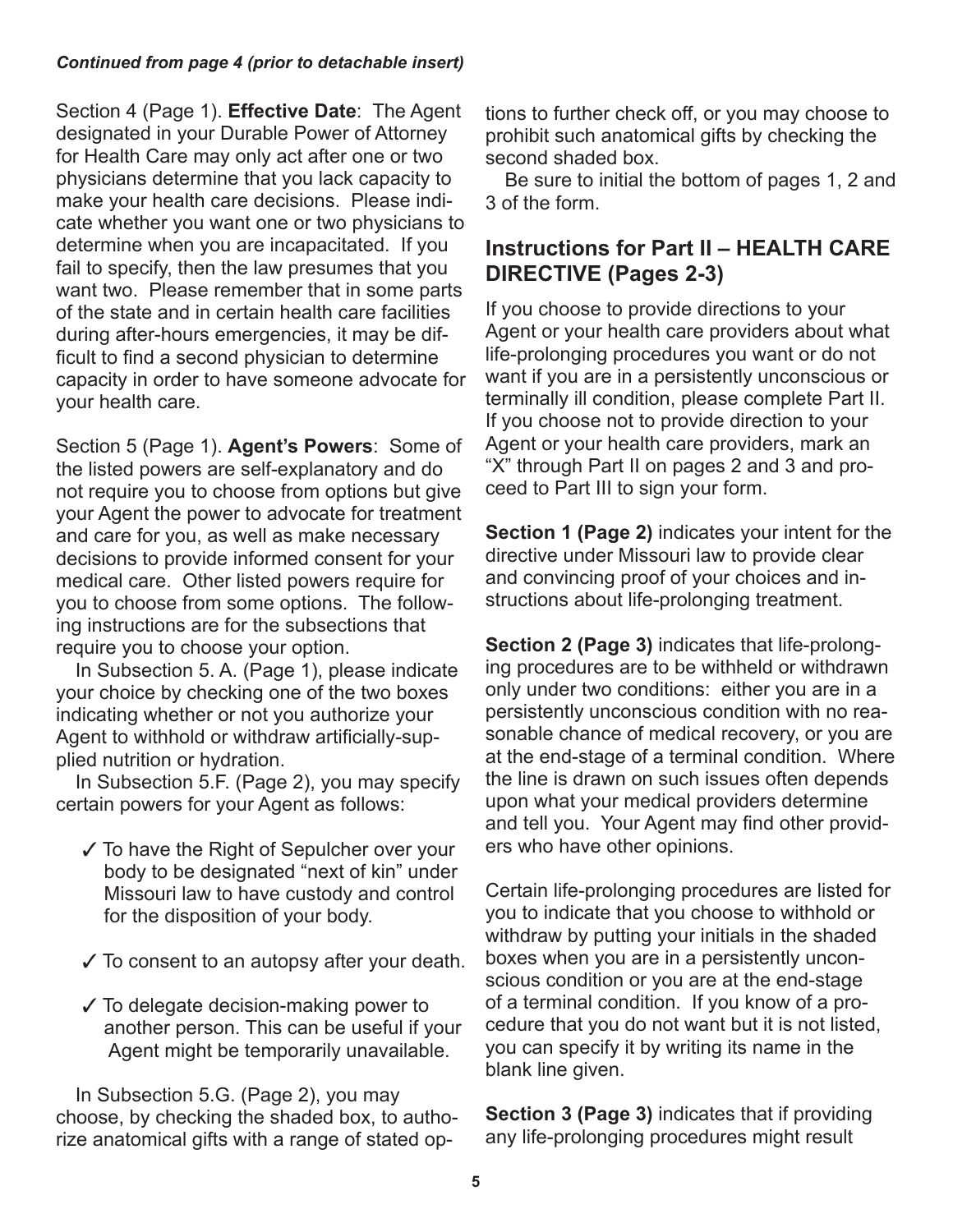in a recovery that you define as reasonable, then you want that procedure done. This section also allows you to choose to do any of the initialed life-prolonging procedures if the reason for doing them is to relieve your pain or provide comfort to you in addition to prolonging your life.

**Section 4 (Page 3)** only applies if you have consented to make anatomical gifts of your organs or tissues in order to carry out your choice to do them.

# **Instructions for Part III – GENERAL PROVISIONS APPLICABLE TO THE DURABLE POWER OF ATTORNEY FOR HEALTH CARE AND HEALTH CARE DIRECTIVE (Pages 3-4)**

**Part III** must be completed for the Durable Power of Attorney for Health Care (Part I) and the Health Care Directive (Part II) to be effective. Some of the sections are self-explanatory and a few are discussed below.

**Section 1. Relationship Between Durable Power of Attorney for Health Care and Health Care Directive (Pages 3-4).** If you have completed both the Durable Power of Attorney for Health Care (Part I) and the Health Care Directive (Part II) or you have just completed the Durable Power of Attorney for Health Care (Part I), then this section sets out steps for your Agent to consider and follow in making decisions about life-prolonging procedures for you.

A. First, follow your choices as expressed in your Directive (if you completed it) or otherwise from knowing you or having had various discussions with you about making decisions regarding life-prolonging procedures.

B. Second, if your Agent does not know your choices for the specific decision at hand, but your Agent has evidence of what you might want, your Agent can try to determine how you would decide. This is called *substituted* 

*judgment,* and it requires your Agent to imagine himself or herself in your position. Your Agent should consider your values, religious beliefs, past decisions, and past statements you have made. The aim is to have your Agent choose as you would probably choose, *even if it is not what your Agent would choose for himself or herself.*

C. Third, if your Agent has very little or no knowledge of choices that you would want, then your Agent and the doctors will have to make a decision based on what a reasonable person in the same situation would decide. This is called making decisions in your *best interest.* You should have confidence in your Agent's ability to make decisions in your best interest if your Agent does not have enough information to follow your preferences or use substituted judgment. If this is the case, you authorize your Agent to make decisions which might even be contrary to your Directive in his or her best judgment.

D. Finally, if the durable power of attorney is determined to be ineffective, or if your Agent (or your named alternate) is not able to serve, the Directive (if you have completed it) is intended to be used on its own as firm instructions to your health care providers regarding life-prolonging procedures.

**Section 3 (Page 4). Revocation of Prior Durable Power of Attorney for Health Care or Prior Health Care Directive.** If you have completed one or both of Parts I and II, you are replacing and supplanting any durable power of attorney with health care terms or any earlier health care directive or living will. You should give copies of your most recent completed forms to your Agent and alternate, your physician and other health care providers, and your family members.

**Section 4. Validity (Page 4).** This document will be considered valid in Missouri and should be recognized in other states and countries on a temporary basis when you are traveling. If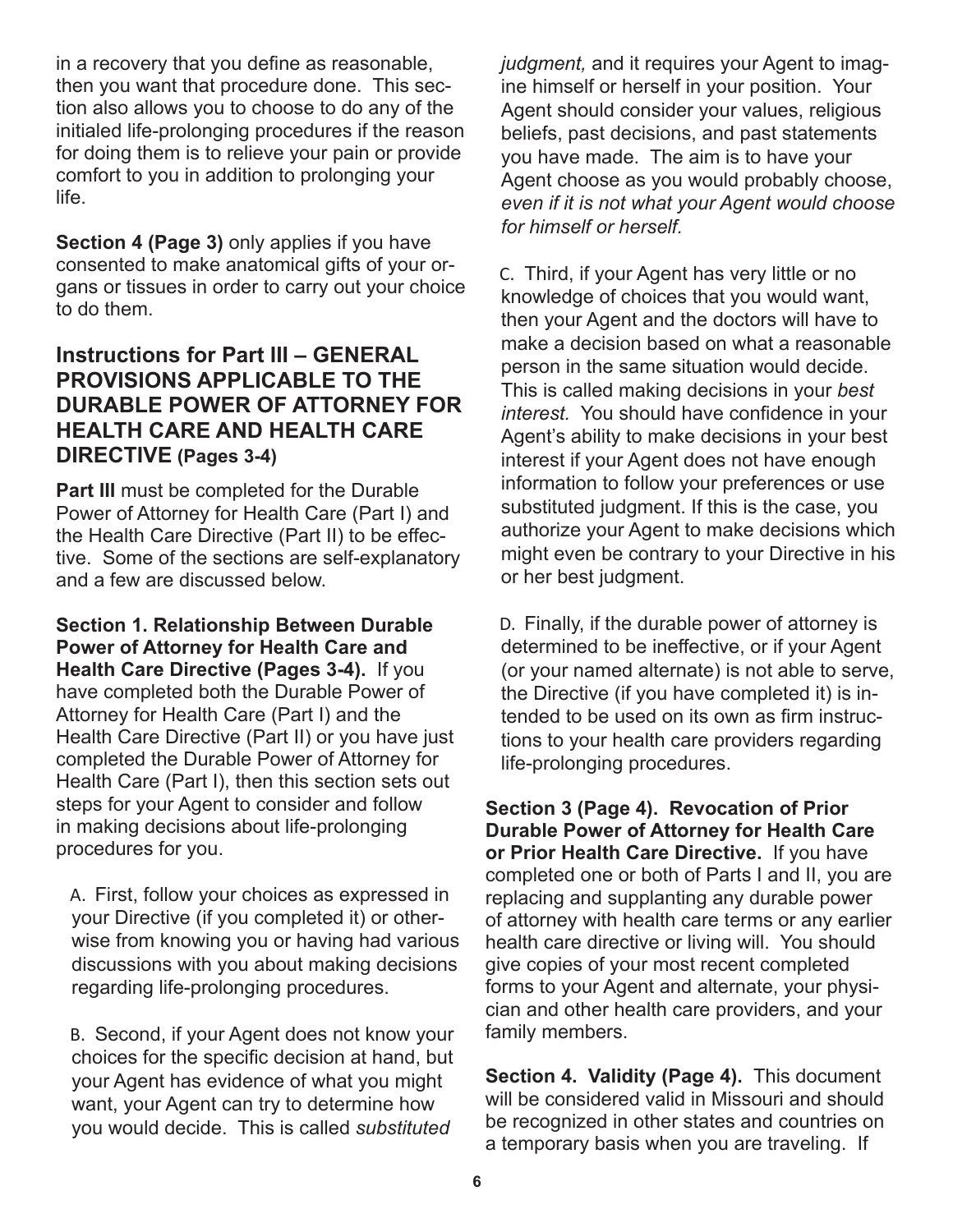you change your residency, you should complete the form that your new home state recognizes. In recognition that the documents need to be given to many people, including health care providers, copies are considered as valid as the original.

**Signature (Page 4).** You must sign the form in the presence of two witnesses if you complete Part II and a notary public if you complete Part I (or both Part I and Part II).

**Witnesses (Page 4).** Because Missouri requires clear and convincing evidence of wishes

expressed in the Health Care Directive (Part II), two witnesses are required. Thus, witnesses are required if both the Durable Power of Attorney for Health Care (Part I) and Health Care Directive (Part II) are completed or only the Health Care Directive (Part II). It is suggested that the witnesses not be related to you and be at least 18 years of age.

#### **NOTARY Acknowledgment (Page 4).**

The notary acknowledgment is required by Missouri law if you appoint an agent and complete a Durable Power of Attorney for Health Care (Part I), or if you complete both Part I and Part II.

# **FINAL INSTRUCTIONS**

After you have completed the form and indicated your choices, you should do the following:

- **F** Make copies of the form for your Agent and any alternates, your physician (take them to your next appointments), and your health care providers when you are admitted (e.g., hospitals, clinics, nursing homes, assisted living facilities, hospice and palliative care providers, and home health agencies). You will be asked about them each time you are admitted, and you should give them new copies each time you change your form.
- **Foliscuss, discuss, discuss with your fam-**<br>illy your Agent your physicians, and you ily, your Agent, your physicians, and your health care providers your choices, wishes, and views about your health conditions, the treatments that you prefer, the care or treatment that you want to avoid, and what choices you would want made if life-prolonging procedures are proposed for you when you are persistently unconscious or when you are at the end stage of a serious incapacitating or terminal illness or condition.
- **If you have choices that you want followed**<br>not only about life-prolonging procedures not only about life-prolonging procedures but also about other end-of-life considerations, please discuss what you want with your family, your physicians, your clergy, and your agents. You may obtain assistance with such planning from lawyers who can help you clarify your wishes in writing.
- **FREE PORT After you have completed the Durable Power of Attorney for Health Care Form** Power of Attorney for Health Care Form and given it to your agent, you should tell your agent that you will make your own decisions until you are certified as being incapacitated. After you have been certified as incapacitated, tell your agent that he or she will be asked to make any treatment decisions for you. When your agent signs your consent and other forms to carry out your choices, you should tell your agent to sign your name first and sign his or her name afterwards to indicate that your agent is signing for you using your Durable Power of Attorney for Health Care. For example, your agent would sign "John H. Doe, by Sally I. Smith, POA."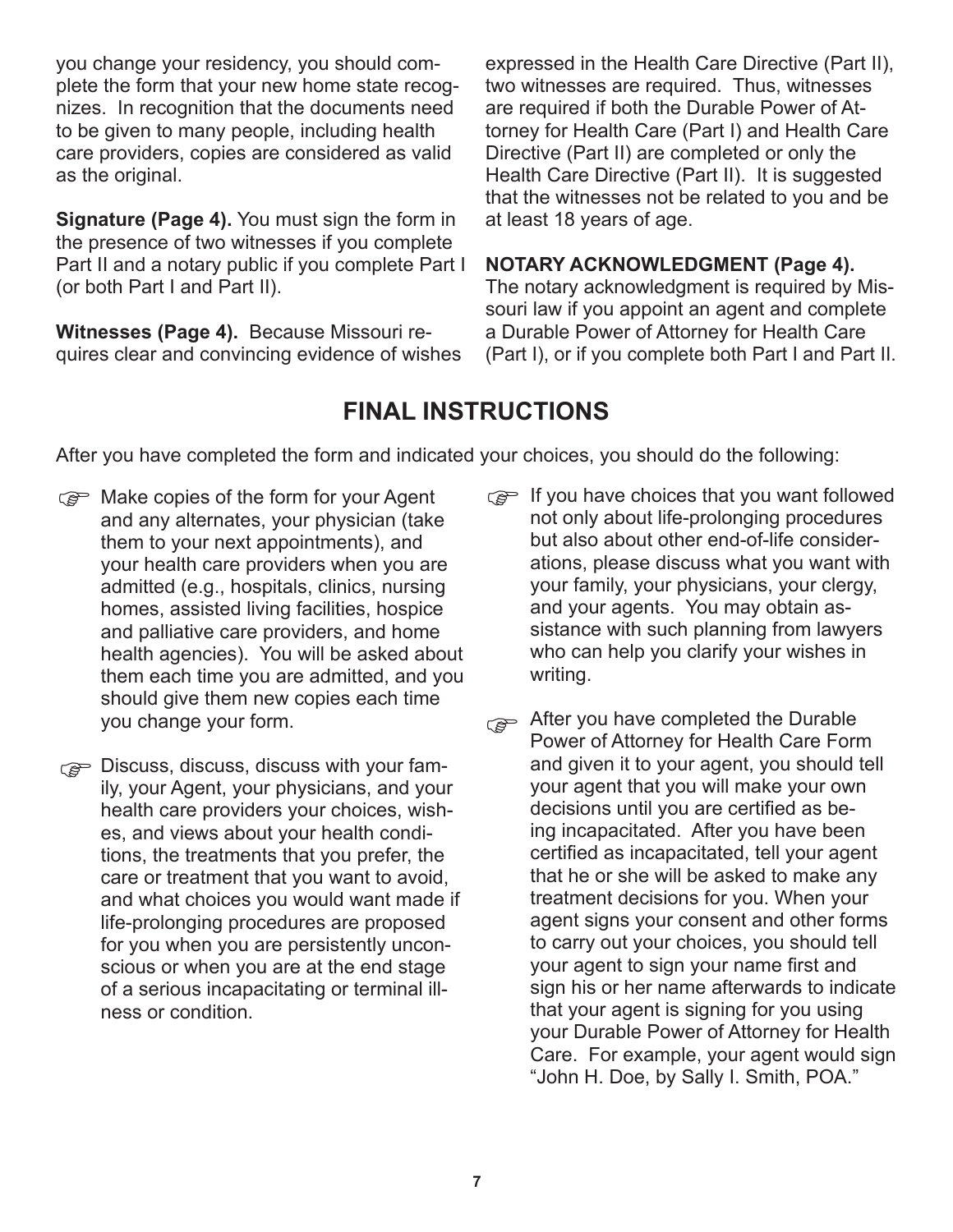# **Instructions for HIPAA Privacy Authorization Form**

You are entitled to keep your health information private. The HIPAA Privacy Authorization Form should be completed if you would like some person other than yourself to have access to your medical records and information. This form gives your health care providers written authorization to release your health information to the persons you have named.

Since a Durable Power of Attorney for Health Care is only effective after you have lost your capacity to make or communicate decisions and does not authorize release of medical information to the person named while you remain competent, it is then necessary to complete and sign the HIPAA Privacy Authorization Form.

You may complete a HIPAA Privacy Authorization Form whether or not you have a Durable Power of Attorney for Health Care. This HIPAA Authorization Form in this booklet is to be used along with the Durable Power of Attorney for Health Care form.

In **Section 1,** insert the name of your Agent named in your Durable Power of Attorney for Health Care.

In **Section 2(a),** indicate what time period is covered by the authorization, either with the specific dates or by checking the box that permits the release of medical information for all past, present, and future periods.

In **Section 2(b)**, check the box if you want to include all of your medical records.

In **Section 3(a),** check the box to indicate whether you want your complete health record, which includes records related to mental health, communicable diseases, HIV or AIDS and the treatment of alcoholism or drug abuse, to be released.

In **Section 3(b)**, check the box to indicate which records you want to exclude, if you want any excluded. Please note that if you do not want to authorize the release of your complete health record, you must indicate with a check which records you want excluded.

In **Section 4,** insert the name of the person or persons and relationship to you to whom you give permission to receive your medical information in addition to the Agent named in your Durable Power of Attorney for Health Care. Oftentimes people want other family members or friends to find out how you are doing in addition to your Agent. It is recommended that you name the Alternate Agents from your Durable Power of Attorney for Health Care.

In **Section 6,** fill in the date if you want this authorization to expire; otherwise, the authorization will remain in effect until nine (9) months after your death.

Please read **Sections 5, 7, 8 and 9** before signing your name and dating the form.

After you have completed the HIPPA Privacy Authorization Form, detach, make copies and give copies to your health care providers.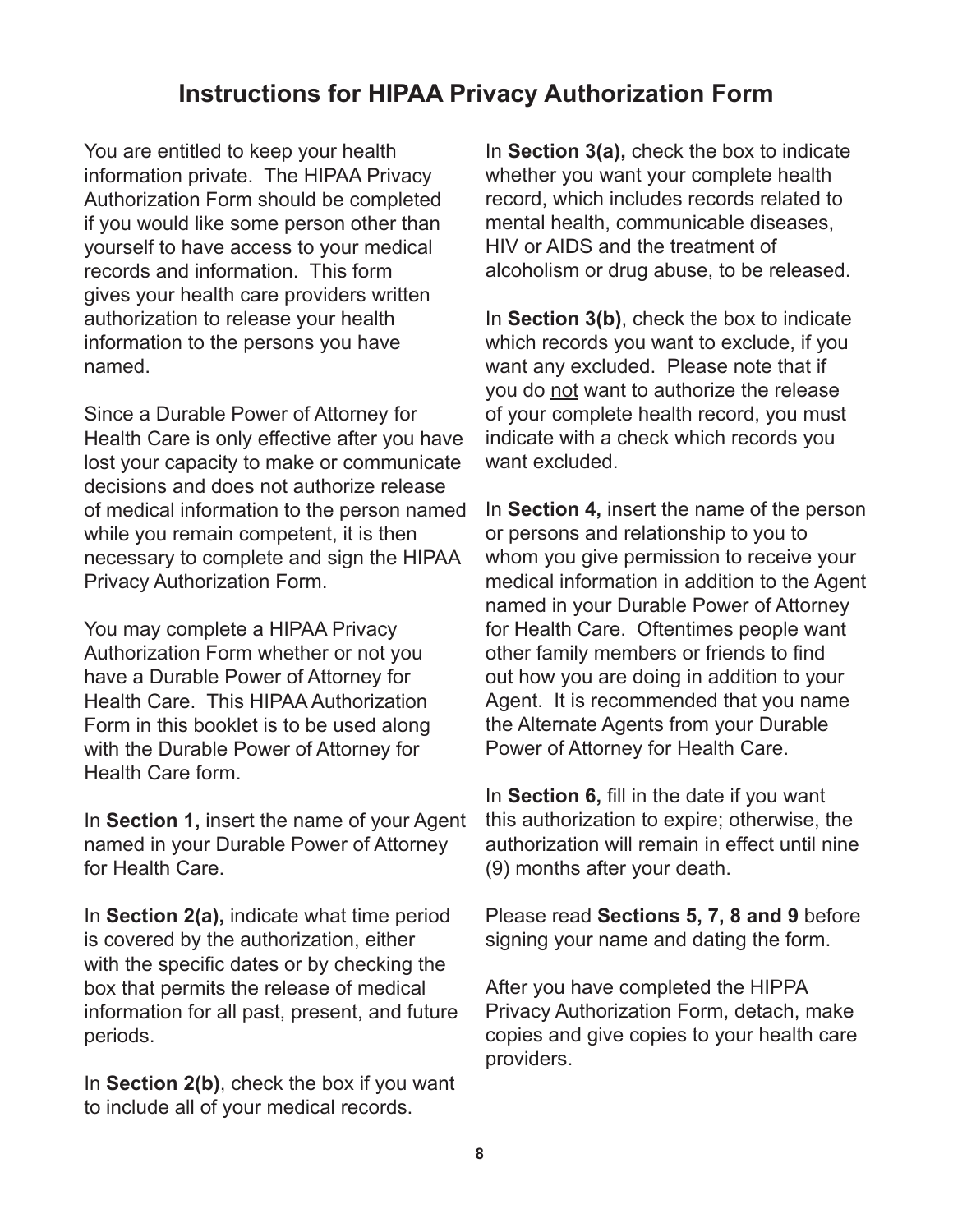# **HIPAA Privacy Authorization Form**

Authorization for Use or Disclosure of Protected Health Information (Required by the Health Insurance Portability and Accountability Act — 45 CFR Parts 160 and 164)

1. I hereby authorize all medical service sources and health care providers to use and/or disclose the protected health information (''PHI'') described below to my agent identified in my durable power of attorney for health care named

 2. Authorization for release of PHI covering the period of health care (check one) a. from (date) \_\_\_\_\_\_\_\_\_\_\_\_\_\_\_\_\_ - to (date)\_\_\_\_\_\_\_\_\_\_\_\_\_\_\_\_\_\_\_\_\_\_\_ OR  $\frac{a}{b}$   $\frac{b}{c}$  all past, present and future periods.

3. I hereby authorize the release of PHI as follows (check one)**:**

a.  $\Box$  my complete health record (including records relating to mental health care, communicable diseases, HIV or AIDS, and treatment of alcohol/drug abuse). OR

 b. my complete health record *with the exception of the following information* (check as appropriate):

Mental health records

 $\square$  Communicable diseases (including HIV and AIDS)

Alcohol/drug abuse treatment

Other (please specify): \_\_\_\_\_\_\_\_\_\_\_\_\_\_\_\_\_\_\_\_\_\_\_\_\_\_\_\_\_\_\_\_\_\_\_\_\_\_\_\_\_\_\_\_\_\_\_\_ .

4. In addition to the authorization for release of my PHI described in paragraphs 3 a and 3 b of this Authorization, I authorize disclosure of information regarding my billing, condition, treatment and prognosis to the following individual(s):

| Name | Relationship |
|------|--------------|
| Name | Relationship |
| Name | Relationship |

 5. This medical information may be used by the persons I authorize to receive this information for medical treatment or consultation, billing or claims payment, or other purposes as I may direct.

 6. This authorization shall be in force and effect until nine (9) months after my death or  $\Box$  (date or event) at which time this authorization expires.

 7. I understand that I have the right to revoke this authorization, in writing, at any time. I understand that a revocation is not effective to the extent that any person or entity has already acted in reliance on my authorization or if my authorization was obtained as a condition of obtaining insurance coverage and the insurer has a legal right to contest a claim.

 8. I understand that my treatment, payment, enrollment, or eligibility for benefits will not be conditioned on whether I sign this authorization.

 9. I understand that information used or disclosed pursuant to this authorization may be disclosed by the recipient and may no longer be protected by federal or state law.

Signature of Patient

\_\_\_\_\_\_\_\_\_\_\_\_\_\_\_\_\_\_\_\_\_\_\_\_\_\_\_\_\_\_\_\_\_\_\_\_\_\_\_\_\_\_\_\_\_\_\_\_\_\_\_\_\_ Date: \_\_\_\_\_\_\_\_\_\_\_\_\_\_\_\_\_\_\_\_\_\_\_\_\_

Tear off, keep original, and give copies to your health care provider, agent and family members